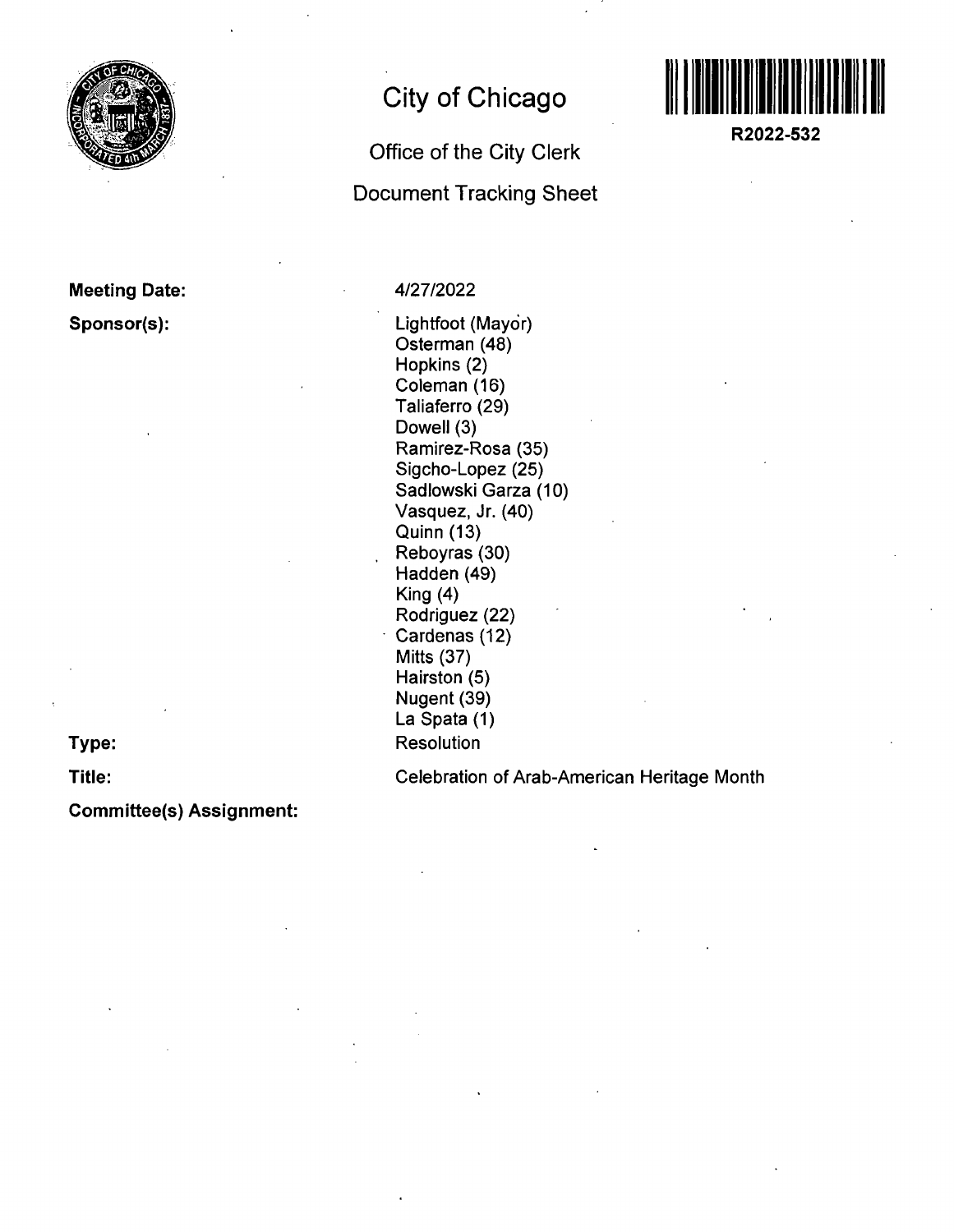

## **OFFIC E O F TH E MAYO R**

CITY OF CHICAGO

LORI E. LIGHTFOOT MAYOR

April 27, 2022

### TO THE HONORABLE, THE CITY COUNCIL OF THE CITY OF CHICAGO

Ladies and Gentlemen:

I transmit herewith, together with Aldermen Osterman, Hopkins, Coleman, Taliaferro, Dowell, Ramirez-Rosa, Sigcho-Lopez, Sadlowski-Garza, Vasquez, Quinn, Reboyras, Hadden, King, Rodriguez, Cardenas, Mitts, Hairston, Nugent and La Spata, a resolution celebrating Arab American Heritage month.

Your favorable consideration of this resolution will be appreciated.

Very truly yours. Fwri E